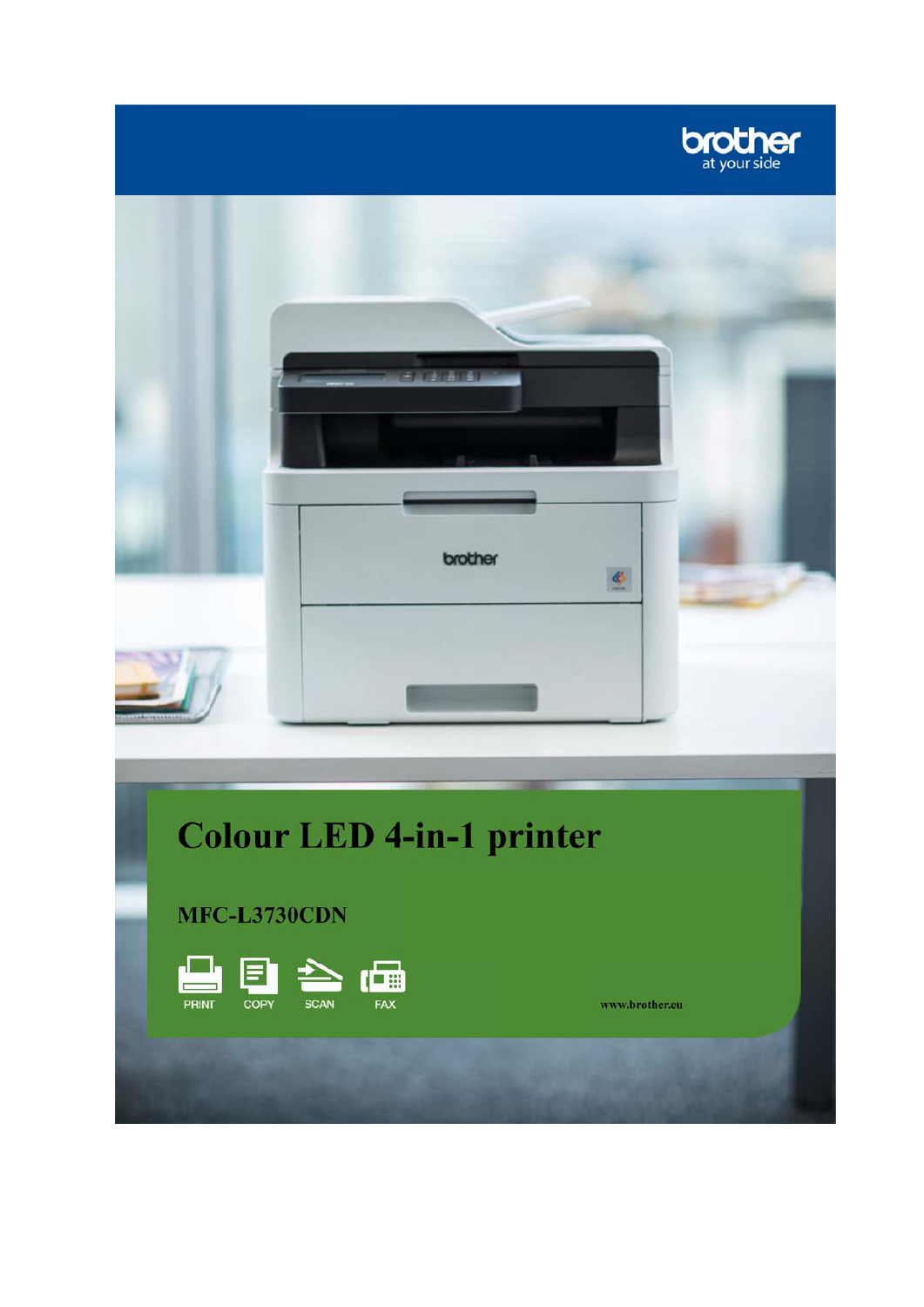# **Colour LED** 4-in-1 printer

The network ready MFC-L3730CDN multifunction machine, saves you time and money with the large 250 sheet paper tray, quiet and fast print speeds and automatic 2-sided printing. The quick fax, scan and copy features are complimented by the 50 sheet Automatic Document Feeder (ADF), making multi-sheet documents even easier to handle.

## **MFC-L3730CDN**

**Key** 



| Features: | <b>Tast print sp</b> |
|-----------|----------------------|
|           | Large paper          |

- capacity of 250 sheets **Automatic 2-sided printing**
- 50 sheet Auto Document Feeder (ADF)

eeds of up to 18 pages per minute

- **Easy to use 9.3cm colour touchscreen**
- **Wired connectivity**
- **Easily print from your mobile or tablet**
- Up to  $1,000$  pages\* inbox toners

### Don't add to the office noise

In an office environment, you dont need your printer adding to the office noise. The MFC-L3730CDN has been engineered to print up to 18 pages per minute at under 45dB quieter than your daily office conversation. These industry leading specifications, make this colour machine perfect for desktop working.

#### Designed with efficiency in mind

This robust desktop device is designed to be set up and working straight from the box. With the large inbox toners giving you up to 1,000 pages\*, and the built in wired network for quick and easy connectivity, this device is ready to support a busy office. When time is limited, you can also print your important documents straight from your mobile phone.

#### Add some colour to your business

Colour can be impactful, and even everyday business documents need a hint of colour.

The MFC-L3730CDN offers up to 2,400dpi print quality, and uses LED technology to produce high quality professional prints. Colour doesn't stop at your printouts, this machine has a full colour 9.3cm touchscreen for quick and easy access to features.

#### Save time and money

These desktop devices are fast, reliable and great value. The built in 250 sheet paper capacity allows you to keep working longer without having to replenish the paper tray. By using the high yield supplies, you won't have to spend time changing your toner as often, as well as achieving a competitive cost per page for both colour and mono. By boosting productivity, and reducing any down time, your office can run more smoothly.





MFC-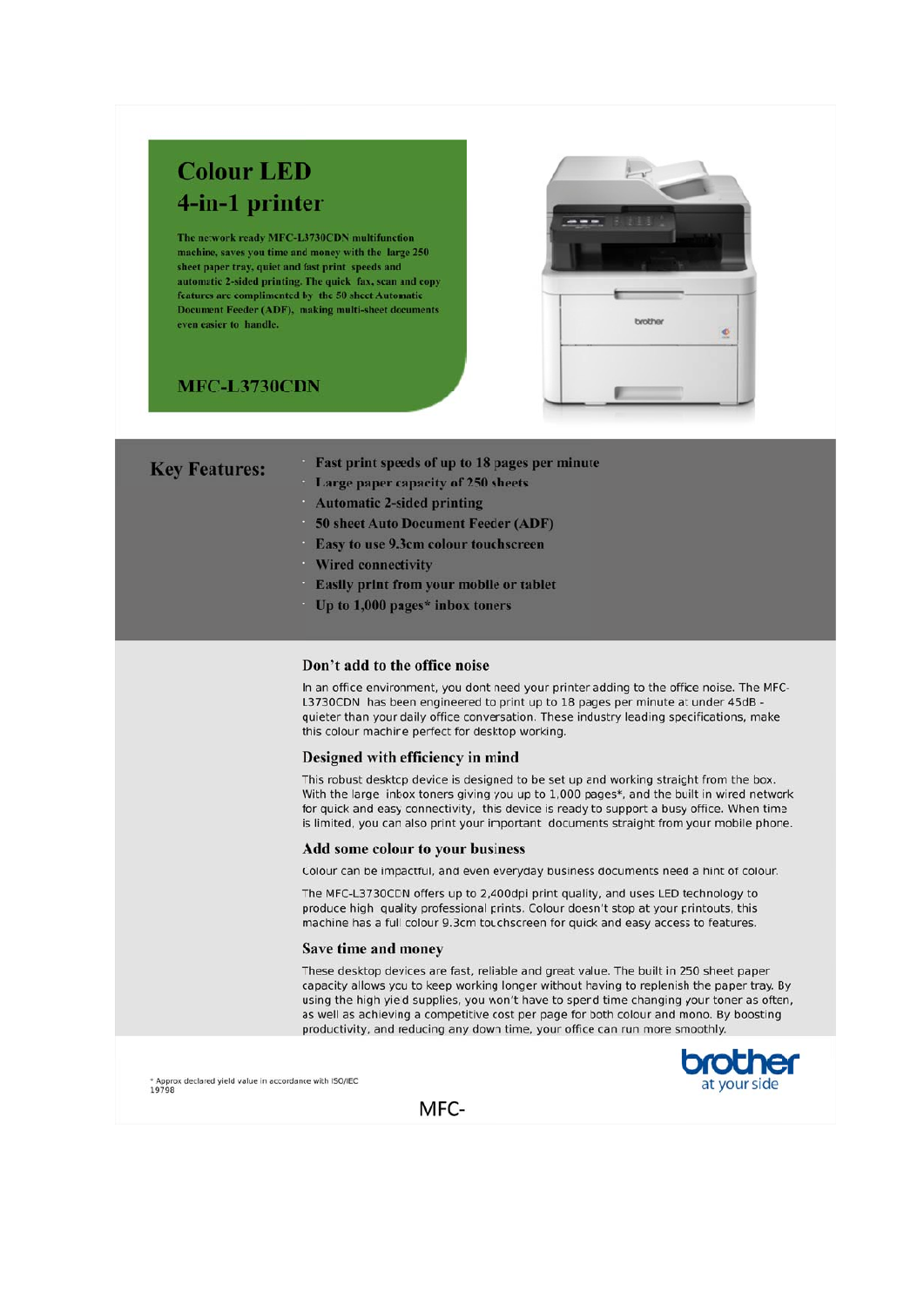| <b>General</b>                                                                                                                                                                                                                                                                  | <b>Technology</b><br>Electrophotograp<br>hic LED<br><b>Processor</b><br>Cortex-A9 800MHz<br>Sub: ARM946<br>133MHz                                                                                                                                                                                                                                                                                | <b>Wired Network</b><br>10Base-T/100Base-TX<br><b>Control Panel</b><br>9.3cm colour<br>touchscreen<br><b>Memory</b><br>512MB                                                                                                                                                                                                                                                       | <b>Local Interface</b><br>Hi-Speed USB 2.0<br><b>Mobile Print</b><br>Print from your mobile<br>devices to your Brother<br>printer                                                                                                                                                                                                         |
|---------------------------------------------------------------------------------------------------------------------------------------------------------------------------------------------------------------------------------------------------------------------------------|--------------------------------------------------------------------------------------------------------------------------------------------------------------------------------------------------------------------------------------------------------------------------------------------------------------------------------------------------------------------------------------------------|------------------------------------------------------------------------------------------------------------------------------------------------------------------------------------------------------------------------------------------------------------------------------------------------------------------------------------------------------------------------------------|-------------------------------------------------------------------------------------------------------------------------------------------------------------------------------------------------------------------------------------------------------------------------------------------------------------------------------------------|
| Print                                                                                                                                                                                                                                                                           | Print Speed (A4)<br>Up to 18PPM<br>(Pages per<br>minute) Colour<br>& Mono<br>Print Speed 2-Sided (A4)<br>Up to 6 Sides per<br>minute Colour & Mono<br>Print on to both sides of<br>the paper<br>Automatically<br><b>Resolution</b><br>2,400 dpi (600 x 2400)<br><b>Ouiet Mode</b><br>A mode to reduce the<br>printing noise by                                                                   | <b>FPOT</b> (First Print Out Time)<br>Less than 15.5 seconds<br>from ready mode<br><b>Warm Up Time</b><br>Less than 28 seconds<br>from sleep mode<br><b>Print Languages</b><br>PCL6, BR-Script3<br>PDF Version 1.7,<br>XPS Version 1.0<br><b>Embedded Fonts</b><br>(PCL)<br>73 scalable fonts,<br>12 bitmap fonts                                                                  | <b>Embedded Fonts (Postscript)</b><br>66 scalable fonts<br><b>Embedded Barcodes (PCL)</b><br>*Code39, Interleaved 2<br>of 5, FIM (US-PostNet)<br>Post Net (US-PostNet)<br>EAN-8,<br>EAN-13, UPC-A, UPC-E,<br>Codabar ISBN (EAN) ISBN<br>(UPC-E) Code128 (set A,<br>set B, set C) EAN128 (set<br>A, set B, set<br>C) Code93 GS1Databar MSI |
| <b>Printer Functions</b>                                                                                                                                                                                                                                                        | reducing the print speed<br>to 12ppm<br>N-up Printing3<br>Reduce up to 2, 4, 9,<br>16 or 25 A4 pages<br>into just<br>one A4<br>page<br>(Mac, up to 2, 4, 6,<br>9, or 16)<br><b>Poster Printing4</b><br>Enlarge 1 A4 page into a<br>poster using 4, 9, 16 or 25<br>A4 pages<br><b>Watermark Printing4</b><br>Watermark your<br>documents with<br>predefined text or with<br>your own user-defined | <b>ID</b> Printing4<br>Add identification to your<br>printed documents (date &<br>time, short custom<br>message or<br>PC username)<br><b>Manual 2-Sided Print4</b><br>Manual 2-sided printing<br>(recommended for<br>media not<br>supported by automatic 2-<br>sided print)<br><b>Configurable Shortcuts</b><br>Create up to 18<br>personaliased shortcuts<br>for a quick and easy | <b>Booklet Printing4</b><br>Print documents in A5<br>booklet format using<br>automatic or manual 2-<br>sided print<br><b>Print Profiles3</b><br>Store your favourite<br>driver settings as<br>profiles to easily recall<br>them<br><b>Print Text In Black4</b><br>Converts all text in<br>your documents to<br>black when printed         |
| <b>Printer Drivers</b>                                                                                                                                                                                                                                                          | <b>Windows®</b><br>Windows® 10<br>(32 & 64 bit)<br>editions)<br>Windows® 8<br>(32 & 64 bit)<br>editions)<br>Windows <sup>®</sup> 7<br>(32 & 64 bit)<br>editions)<br>Windows® Server<br>2016<br>(32 & 64 bit)<br>editions)*                                                                                                                                                                       | access to your regularly<br>Nichtoshpy, scan and fax<br>HARB90-11.6<br>10.12.x, 10.13.x<br>Linux <sub>5</sub><br>CUPS, LPD/LPRng<br>$(32 \& 64 \text{ bit editions})$<br>printing only                                                                                                                                                                                             | <b>PostScript Universal Printer</b><br>Driver <sub>5</sub><br>Driver for Windows®<br>that enables you to<br>print to any network or<br>locally-connected<br>Brother laser printer<br>that supports PostScript<br><b>PCL Driver5</b><br>Generic PCL XL driver<br>* Windows® Server supports network                                        |
| 1 Approx declared yield value in accordancy MOBLONEC<br>19798. 2 Calculated with 80g/m <sup>2</sup> paper.<br>3 Windows® & Mac®<br>only. 4 Windows®<br>only.<br>5 Optional download.<br>your print requirements.<br>7 Requires Brother<br>Software.<br>8 Must be web connected. | Windows® Server<br>2012, 2012R2 &<br>Windows® Server<br>2008<br>(32 & 64 bit<br>5 Optional download.<br>6 Maximum number of printed pages per molth Can be used to compare designed durability between like<br>Brother products. For maximum printer life, it is best to choose a printer with a duty cycle that far exceeds                                                                     |                                                                                                                                                                                                                                                                                                                                                                                    | All specifications correct at the<br>time of printing and are subject<br>to change.<br>Brother is a registered trademark of<br>Brother Industries Ltd. Brand product<br>names are registered trademarks or<br>trademarks of their respective<br>companies.                                                                                |

 $\mathbb{E}$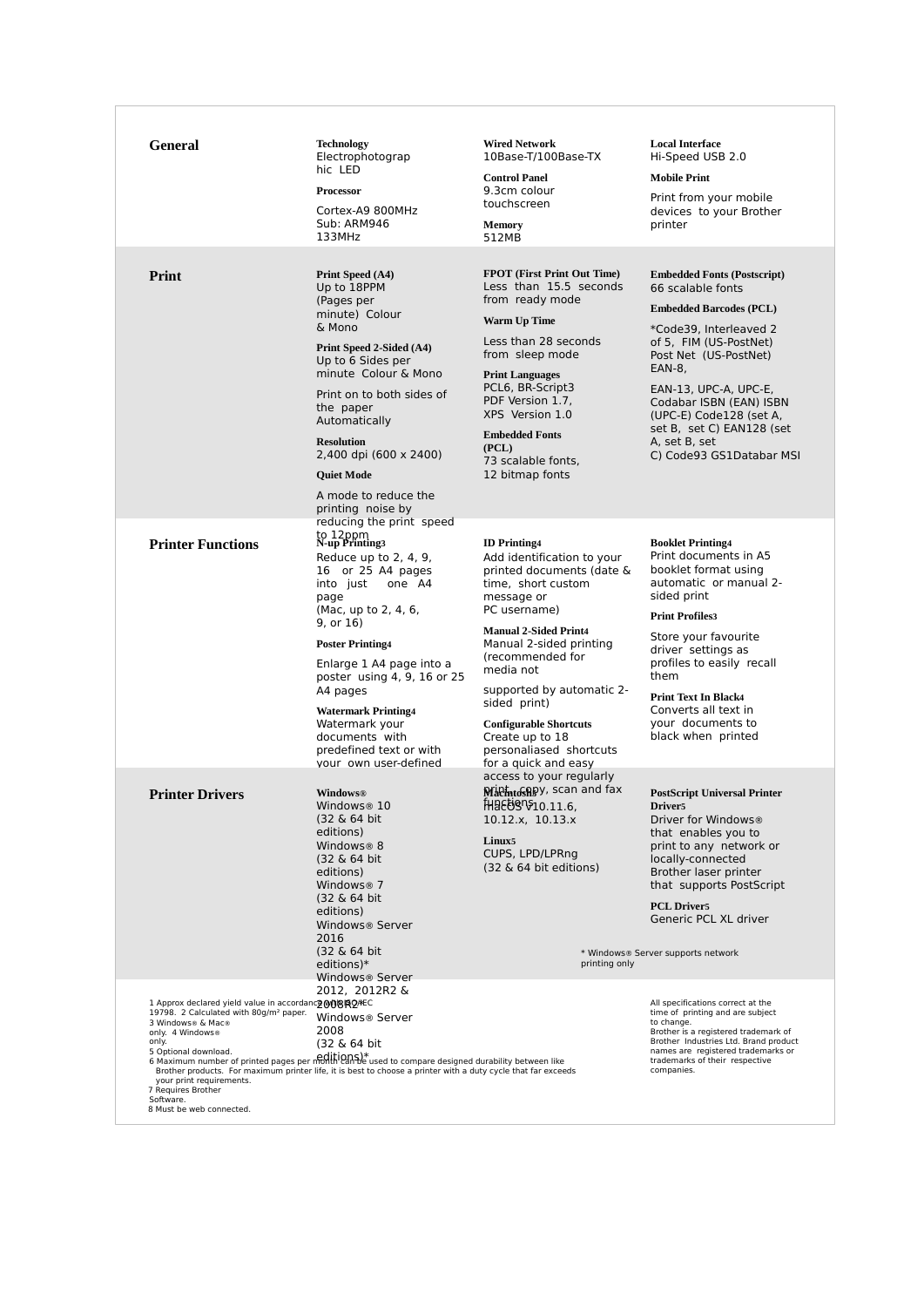| <b>Paper Handling</b>                                                                                                                                                                                                                                                               | <b>Paper Input</b><br>Standard Tray - 250<br>sheets Automatic<br>Document Feeder<br>(ADF) - 50 Sheets<br>Manual feed slot - 1<br>sheet<br><b>Paper Output</b><br>150 sheets Face<br>Down (80g/m2)<br>1 sheet face-up<br>(straight paper<br>path)<br>Media Type & Weights<br><b>Standard Tray</b><br>Plain & Recycled                                | <b>Media Sizes Standard Tray</b><br>A4, Letter, A5, A5 (Long<br>Edge), A6, Executive<br>Media Type & Weights ADF<br>Plain & Recycled paper<br>(between 60 - 105g/m2)<br><b>Media Sizes ADF</b><br>Width 105 to 218 mm,<br>Length<br>148 to 357.6 mm<br>Media Type & Weights<br>2-Sided Print<br>Plain & Recycled<br>paper (between 60<br>$-163q/m2)$<br><b>Media Sizes 2-Sided</b> | Media Type & Weights<br><b>Manual feed slot</b><br>Plain, Recycled, Bond,<br>Label,<br>Envelope paper<br>(between 60 -<br>163q/m2)<br><b>Media Sizes Manual feed</b><br>slot<br>Width 76.2 to 216 mm,<br>Length 116 to 355.6<br>mm Envelope; COM-10,<br><b>Davelope MORBECPrinting</b><br>Yes, from the manual feed<br>slot: support for 1<br>evelope / sheet |
|-------------------------------------------------------------------------------------------------------------------------------------------------------------------------------------------------------------------------------------------------------------------------------------|-----------------------------------------------------------------------------------------------------------------------------------------------------------------------------------------------------------------------------------------------------------------------------------------------------------------------------------------------------|------------------------------------------------------------------------------------------------------------------------------------------------------------------------------------------------------------------------------------------------------------------------------------------------------------------------------------------------------------------------------------|---------------------------------------------------------------------------------------------------------------------------------------------------------------------------------------------------------------------------------------------------------------------------------------------------------------------------------------------------------------|
|                                                                                                                                                                                                                                                                                     | paper (between 60                                                                                                                                                                                                                                                                                                                                   | Print                                                                                                                                                                                                                                                                                                                                                                              |                                                                                                                                                                                                                                                                                                                                                               |
| <b>Mobile and Web</b><br><b>Connectivity</b>                                                                                                                                                                                                                                        | $-163g/m2)$<br><b>Brother iPrint&amp;Scan</b><br>(Android)<br>Print from, scan to, send<br>faxes, preview received<br>faxes, preview copies and<br>check the machine status<br>from an Android device                                                                                                                                               | A4<br><b>Brother Print&amp;Scan</b><br>(Windows® $8,10 \& RT$ )<br>Print from and scan to a<br>Windows <sup>®</sup> 8.10 or<br>Windows RT Tablet<br><b>Google Cloud Print 2.0</b>                                                                                                                                                                                                  | Mopria<br>Print most common file<br>types from Mopria<br>supported Android<br>devices<br><b>Brother Apps8</b>                                                                                                                                                                                                                                                 |
|                                                                                                                                                                                                                                                                                     | <b>Brother iPrint&amp;Scan</b><br>(iPad / iPhone / iPod)<br>Print from, scan to, send<br>faxes, preview received<br>faxes, preview copies and<br>check the machine status<br>from an iPad / iPhone /<br>iPod Touch<br><b>Brother iPrint&amp;Scan</b><br>(Windows® Phone)                                                                            | Print most common file<br>types from any Google<br>Cloud Print enabled<br>application<br><b>Apple AirPrint</b><br>Print from and scan to<br>most<br>common file<br>types from any AirPrint<br>enabled application<br><b>Brother Print Service Plugin</b><br>Print from Android devices                                                                                             | Print creative center, Scan<br>to Mobile, Scan to<br>Searchable PDF, Enlarge<br>Tex Copy, Fax forward to<br>Cloud/E-mail, Scan to<br>PowerPoint, Scan to Excel,<br>Scan to Word, Easy scan<br>to<br>E-mail<br><b>Web Connects</b><br>Print from and scan to                                                                                                   |
|                                                                                                                                                                                                                                                                                     | Print from and scan to a<br>smart phone running the<br>Windows <sup>®</sup> Phone                                                                                                                                                                                                                                                                   | without a dedicated App                                                                                                                                                                                                                                                                                                                                                            | without using a PC on<br>Box, Dropbox, Evernote,<br>OneDrive, Google                                                                                                                                                                                                                                                                                          |
| Copy                                                                                                                                                                                                                                                                                | <b>Operating System</b><br>Print Speed (A4)<br>Up to 18CPM<br>(Copy per<br>minute)<br>Colour & Mono<br>FCOT (First Copy Time Out)<br>Less than 17.5 seconds<br>from ready mode Colour<br>& Mono<br><b>Resolution</b><br>Up to $600 \times 600$ dpi<br><b>Multi-Copying/Stack/Sort</b><br>Makes up to 99 copies of<br>each page / Stacks or<br>Sorts | <b>Enlargement/Reduction</b><br>Ratio<br>Reduce<br>or<br>Increase<br>document sizes from 25%<br>400%<br>in<br>$1\%$<br>to<br>increments<br>N in 1 Copying<br>Allows the user to<br>compress 2 or 4 pages<br>on to a single A4 sheet<br>2in1 ID Copying<br>Allows the user to copy<br>both sides of an ID card<br>to a single A4 sheet                                              | <b>DriveTM OneNote</b><br><b>Grey Scale</b><br>256 shades of grey (8)<br>bit)<br><b>Receipt Copying</b><br>Produces clearer<br>copies of receipts<br><b>Enlarge Text Copy8</b><br>Makes reading copied<br>documents easier if the<br>size of the text on the<br>original document is<br>small                                                                 |
| 1 Approx declared yield value in accordance with ISO/IEC<br>19798. 2 Calculated with 80q/m <sup>2</sup> paper.<br>3 Windows® & Mac®<br>only. 4 Windows®<br>only.<br>5 Optional download.<br>your print requirements.<br>7 Requires Brother<br>Software.<br>8 Must be web connected. | 6 Maximum number of printed pages per month can be used to compare designed durability between like<br>Brother products. For maximum printer life, it is best to choose a printer with a duty cycle that far exceeds                                                                                                                                |                                                                                                                                                                                                                                                                                                                                                                                    | All specifications correct at the<br>time of printing and are subject<br>to change.<br>Brother is a registered trademark of<br>Brother Industries Ltd. Brand product<br>names are registered trademarks or<br>trademarks of their respective<br>companies.                                                                                                    |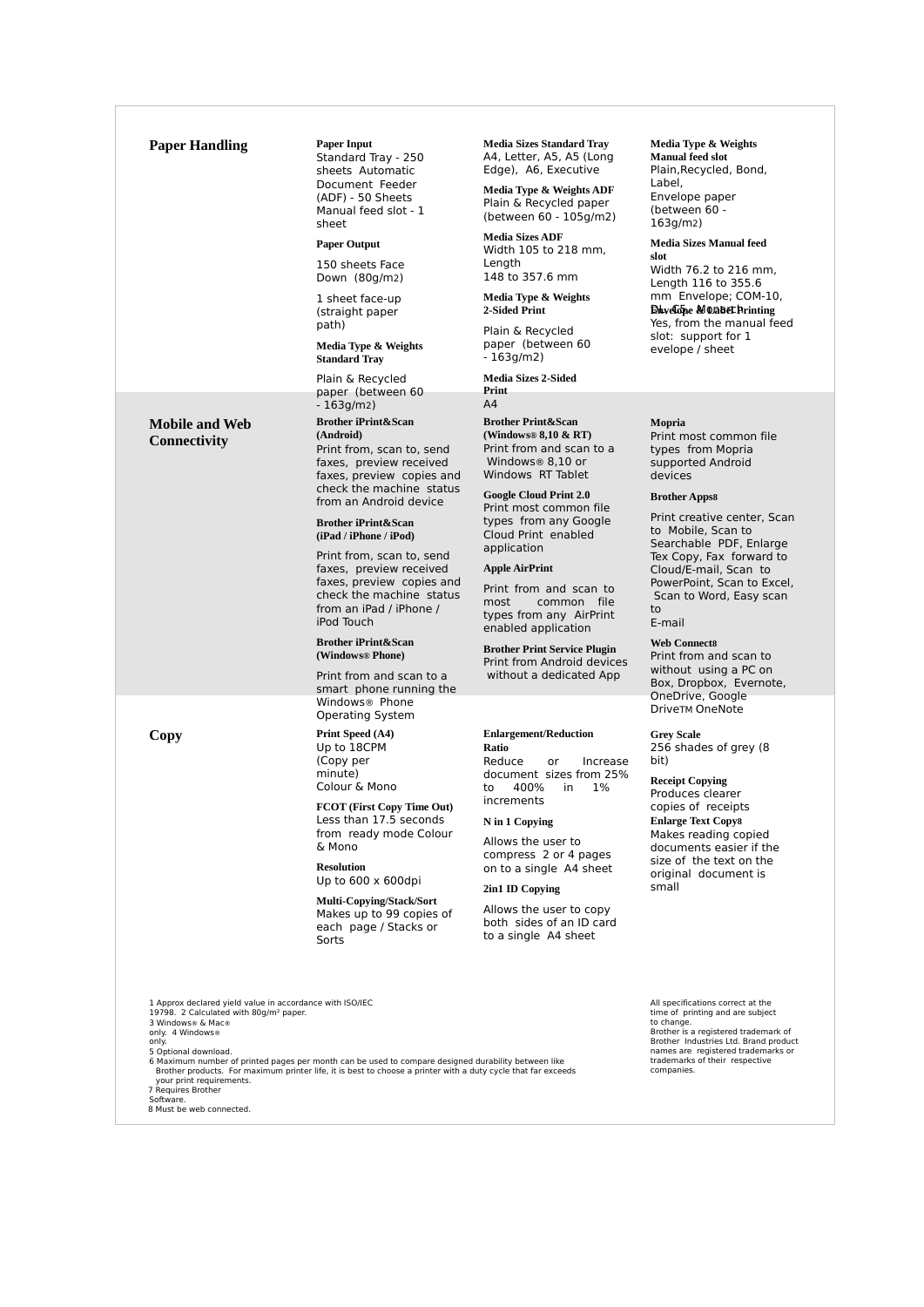| Scan                                                                                                                                                                                                                                                                | <b>Scanner Type</b><br>CIS (Contact Image<br>Sensor)<br>Colour & Mono Scanning<br>Yes<br><b>Scan Speed Mono</b><br>27ipm (images per<br>Scim Speed Colour<br>21ipm (images per<br>minute)                                                                                                                                                                                                                    | <b>Scan Resolution from</b><br><b>Scanner Glass</b><br>Up to $1,200x$<br>2,400dpi<br><b>Interpolated Scan</b><br><b>Resolution</b><br>Up to 19,200 x<br>Sear Resolution from ADF<br>Up to $600 \times 600$ dpi                                                                                                                                                                                                                                    | <b>Colour Depth</b><br>48 bit color Processing<br>(Input) 24 bit color<br>Processing (Output)<br><b>Grey Scale</b><br>16bit color Processing<br>(Input) 8bit color<br>Processing (Output)                                                                                                                                                                   |
|---------------------------------------------------------------------------------------------------------------------------------------------------------------------------------------------------------------------------------------------------------------------|--------------------------------------------------------------------------------------------------------------------------------------------------------------------------------------------------------------------------------------------------------------------------------------------------------------------------------------------------------------------------------------------------------------|---------------------------------------------------------------------------------------------------------------------------------------------------------------------------------------------------------------------------------------------------------------------------------------------------------------------------------------------------------------------------------------------------------------------------------------------------|-------------------------------------------------------------------------------------------------------------------------------------------------------------------------------------------------------------------------------------------------------------------------------------------------------------------------------------------------------------|
| <b>Scanner Functions</b>                                                                                                                                                                                                                                            | <b>Scan to E-mail</b><br>Scan and share<br>documents via e-mail<br>server<br><b>Scan to OCR</b><br>Scan documents directly<br>into your word<br>processing application<br>for instant editing<br><b>Scan to Image</b><br>Scan into your preffered<br>image editing software<br><b>Scan to File</b><br>Scan to a file on your<br>computer                                                                     | <b>Scan to Network Folder</b><br>Scan documents to a<br>nominated folder on<br>your network without<br>using a Windows PC<br><b>Scan to FTP</b><br>Scan documents directly<br>to a FTP server<br><b>Scan Profile3</b><br>Create up to 25 preset<br>network, FTP profiles for<br>an easy way to store<br>multiple scan settings                                                                                                                    | Scan to SharePoint4&7 Scan<br>documents directly into<br>SharePoint<br>Scan to Searchable PDF Scan<br>documents to searchable<br><b>PDF</b> files<br><b>Auto Deskew</b><br>Yes<br><b>Base Colour Removal</b><br>Yes<br><b>ID</b> Scan<br>Yes<br>1 to 2 Scan<br>Yes                                                                                          |
| <b>Scanner Drivers</b>                                                                                                                                                                                                                                              | <b>Windows®</b><br>TWAIN & WIA<br>Windows® 10<br>(32 & 64 bit)<br>editions)<br>Windows <sup>®</sup> 8<br>(32 & 64 bit)<br>editions)<br>Windows <sup>®</sup> 7                                                                                                                                                                                                                                                | <b>Macintosh5</b><br><b>TWAIN</b><br>macOS v10.11.6,<br>10.12.x, 10.13.x                                                                                                                                                                                                                                                                                                                                                                          | Linux <sub>5</sub><br>SANE (32 & 64 bit<br>editions)                                                                                                                                                                                                                                                                                                        |
| Fax                                                                                                                                                                                                                                                                 | (32 & 64 bit)<br>editions)<br><b>Fax Modem</b><br>33,600bps (Super G3)<br>PC Fax Send3&8 and<br>Receive4&8<br>Send and Receive faxes<br>directly from your PC<br><b>2-Sided Fax Receive</b><br>Yes<br><b>Memory Transmission</b><br>Up to 500 pages (ITU-T)<br>Chart, Standard<br>Test<br>Resolution, JBIG)<br>Out of Paper Reception Up<br>to 500 pages (ITU-T Test<br>Chart, Standard<br>Resolution, JBIG) | <b>Distinctive Ring Detection</b><br>(UK & Denmark only)<br>An external service that<br>allows two or more<br>telephone numbers<br>shared on a single fixed<br>line and use different ring<br>tones<br><b>Error Correction Mode</b><br>(ECM)<br>The MFC will detect line<br>errors during fax<br>transmission and resend<br>the page(s) of the<br>document that had an<br>error (recipient machines<br>must share this feature<br>for it to work) | <b>Auto Reduction</b><br>When receiving a single<br>page document longer<br>than A4 (297mm) the<br>fax machine will<br>automatically reduce the<br>message to fit onto a<br>single A4 sheet<br><b>Broadcasting</b><br>Send the same fax<br>message up to 250<br>locations<br><b>Grey Scale</b><br>256 shades (8 bit) of<br>grey are available for<br>faxing |
| 1 Approx declared yield value in accordance with ISO/IEC<br>19798. 2 Calculated with 80g/m <sup>2</sup> paper.<br>3 Windows® & Mac®<br>only. 4 Windows®<br>only.<br>s Optional download.<br>$\epsilon$<br>your print requirements.<br>Requires Brother<br>Software. | Maximum number of printed pages per month can be used to compare designed durability between like<br>Brother products. For maximum printer life, it is best to choose a printer with a duty cycle that far exceeds                                                                                                                                                                                           |                                                                                                                                                                                                                                                                                                                                                                                                                                                   | All specifications correct at the<br>time of printing and are subject<br>to change.<br>Brother is a registered trademark of<br>Brother Industries Ltd. Brand product<br>names are registered trademarks or<br>trademarks of their respective<br>companies.                                                                                                  |
| <b>Must be web connected.</b>                                                                                                                                                                                                                                       | MFC-                                                                                                                                                                                                                                                                                                                                                                                                         |                                                                                                                                                                                                                                                                                                                                                                                                                                                   |                                                                                                                                                                                                                                                                                                                                                             |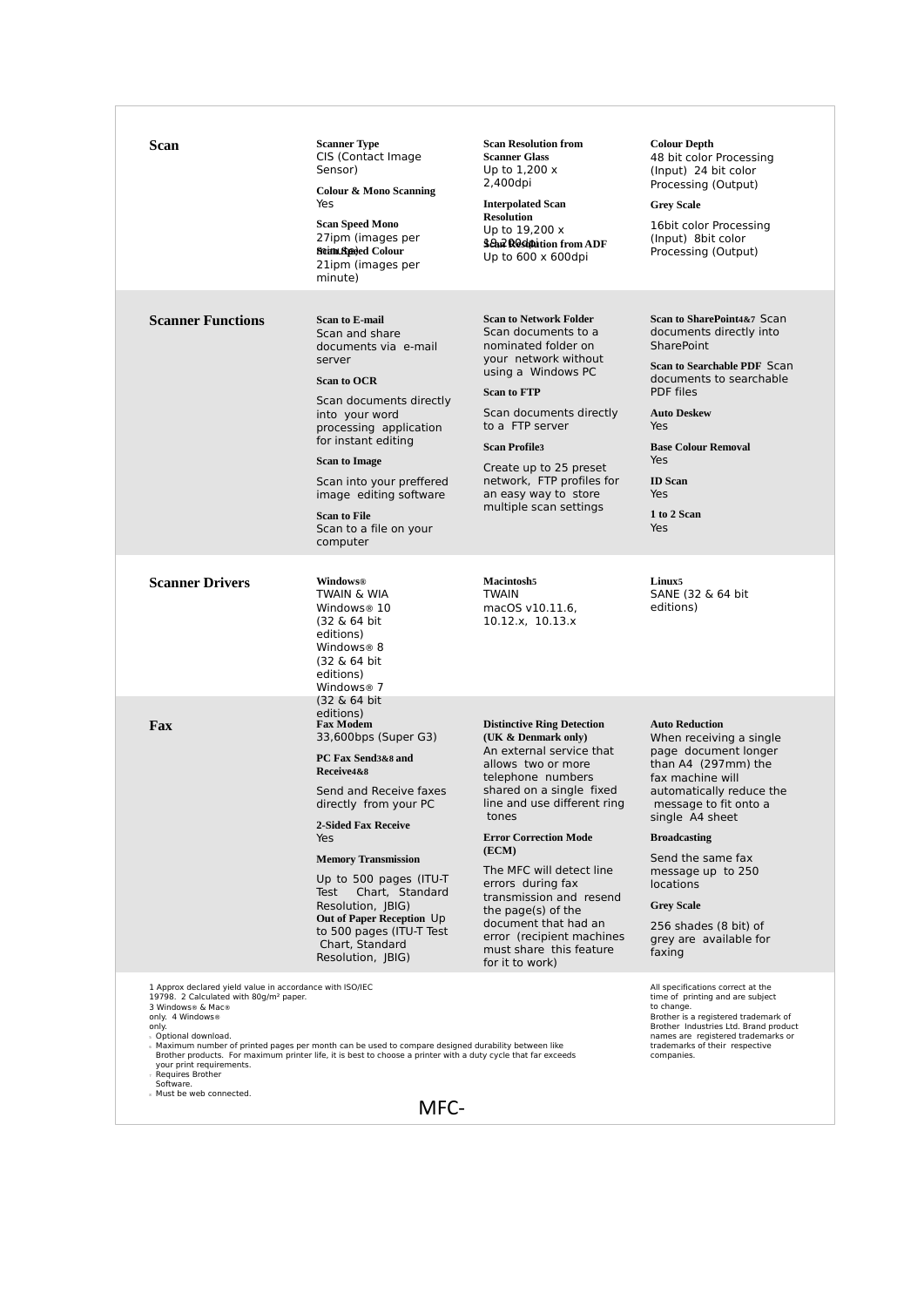| www.brother.eu<br><b>Brother iPrint&amp;Scan</b><br><b>Nuance® PaperPort 14 SE5</b><br><b>Software</b><br>Document management<br>(Windows & Mac)5<br>Print from, scan to, send<br>& sharing program<br>faxes, preview received<br>faxes, preview copies and<br>check the machine status<br>from windows or macOS<br><b>PC</b><br><b>Network and Security</b><br><b>Wired Network</b><br>IP <sub>v6</sub><br><b>Setting Lock</b><br>10Base-T/100Base-TX<br>NDP, RA, DNS resolver,<br>Secures access to the<br>mDNS, LLMNR responder,<br>devices control panel by<br><b>Wired Network Security</b><br>LPR/LPD, Custom Raw<br>locking it<br>APOP, POP before SMTP,<br><b>Secure Function Lock 3.0</b><br>Port/Port9100, IPP/IPPS,<br>SMTP-AUTH, SSL/TLS (IPPS,<br><b>SMTP Client, FTP</b><br>Restrict access to<br>HTTPS, SMTP, POP), SNMP<br>individual or groups of<br>Client and Server, CIFS<br>v3 802.1x (EAP-MD5, EAP-<br>users over a network. Can<br>Client, TELNET Server,<br>FAST, PEAP, EAP-TLS, EAP-<br>be used with PC<br>SNMP $v1/v2c/v3$ ,<br>TTLS),<br>User Login Names for<br>HTTP/HTTPS server, TFTP<br>Kerberos<br>up to 100 users<br>client and server, ICMPv6,<br>IPv4<br><b>SNTP Client, Web Services</b><br><b>E-mail Notifications</b><br>(Print/Scan)<br>Automatically have the<br>ARP, RARP, BOOTP, DHCP,<br>device send e-mail<br>APIPA(Auto IP),<br><b>IP Filter</b><br>alerts when it requires<br>WINS/NetBIOS<br>Restrict which network<br>attention, such as when<br>name resolution, DNS<br>users can or cannot<br>the toner is low or<br>Resolv- er, mDNS, LLMNR<br>access the device over<br>needs replacing<br>responder, LPR/LPD,<br>the network (IPv4 only)<br><b>E-mail Reports</b><br>Custom Raw Port/<br><b>Secure Print</b><br>Port9100. SMTP Client.<br>Receive usage reports<br>IPP/ IPPS, FTP Client and<br>Protect print jobs with a 4<br>on a regular basis via<br>Server, CIFS Client,<br>digit release code<br>e-mail<br><b>TELNET Server,</b><br>required at the device in<br>$SNMPv1/v2c/v3$ ,<br>order for them to be<br>HTTP/HTTPS<br>printed<br>server, TFTP client and<br>server, ICMP, Web<br>Services (Print/ Scan),<br><b>SNTP Client</b><br>1 Approx declared yield value in accordance with ISO/IEC<br>All specifications correct at the<br>19798. 2 Calculated with 80g/m <sup>2</sup> paper.<br>time of printing and are subject<br>to change.<br>3 Windows® & Mac®<br>only. 4 Windows®<br>Brother is a registered trademark of<br>only.<br>Brother Industries Ltd. Brand product<br>names are registered trademarks or<br>s Optional download.<br>trademarks of their respective<br>Maximum number of printed pages per month can be used to compare designed durability between like<br>Brother products. For maximum printer life, it is best to choose a printer with a duty cycle that far exceeds<br>companies.<br>your print requirements.<br>Requires Brother<br>Software. | <b>Fleet Management</b><br><b>Tools</b> | <b>Unattended Installer4</b><br>Ability to centrally<br>deploy and customise<br>our drivers and<br>software<br><b>MSI</b> Installer4<br>Modular installers that<br>can be distributed<br>through Active<br><b>Directory</b> <sup>®</sup> | <b>BRAdmin Light4&amp;5</b><br>LAN/WAN<br>management<br>software<br><b>Embedded Web Server Web</b><br>based print management<br>software embedded onto<br>the device | Driver Deployment Wizard4 &5<br>Easily create print drivers<br>for hassle free<br>deployment over your<br>network<br><b>PrintSmart Cost Control</b><br>Monitor and control<br>printing costs for all<br>Brother and 3rd party<br>devices<br>For more information<br>on PrintSmart<br>Solutions visit: |
|----------------------------------------------------------------------------------------------------------------------------------------------------------------------------------------------------------------------------------------------------------------------------------------------------------------------------------------------------------------------------------------------------------------------------------------------------------------------------------------------------------------------------------------------------------------------------------------------------------------------------------------------------------------------------------------------------------------------------------------------------------------------------------------------------------------------------------------------------------------------------------------------------------------------------------------------------------------------------------------------------------------------------------------------------------------------------------------------------------------------------------------------------------------------------------------------------------------------------------------------------------------------------------------------------------------------------------------------------------------------------------------------------------------------------------------------------------------------------------------------------------------------------------------------------------------------------------------------------------------------------------------------------------------------------------------------------------------------------------------------------------------------------------------------------------------------------------------------------------------------------------------------------------------------------------------------------------------------------------------------------------------------------------------------------------------------------------------------------------------------------------------------------------------------------------------------------------------------------------------------------------------------------------------------------------------------------------------------------------------------------------------------------------------------------------------------------------------------------------------------------------------------------------------------------------------------------------------------------------------------------------------------------------------------------------------------------------------------------------------------------------------------------------------------------------------------------------------------------------------------------------------------------------------------------------------------|-----------------------------------------|------------------------------------------------------------------------------------------------------------------------------------------------------------------------------------------------------------------------------------------|----------------------------------------------------------------------------------------------------------------------------------------------------------------------|-------------------------------------------------------------------------------------------------------------------------------------------------------------------------------------------------------------------------------------------------------------------------------------------------------|
|                                                                                                                                                                                                                                                                                                                                                                                                                                                                                                                                                                                                                                                                                                                                                                                                                                                                                                                                                                                                                                                                                                                                                                                                                                                                                                                                                                                                                                                                                                                                                                                                                                                                                                                                                                                                                                                                                                                                                                                                                                                                                                                                                                                                                                                                                                                                                                                                                                                                                                                                                                                                                                                                                                                                                                                                                                                                                                                                              |                                         |                                                                                                                                                                                                                                          |                                                                                                                                                                      |                                                                                                                                                                                                                                                                                                       |
|                                                                                                                                                                                                                                                                                                                                                                                                                                                                                                                                                                                                                                                                                                                                                                                                                                                                                                                                                                                                                                                                                                                                                                                                                                                                                                                                                                                                                                                                                                                                                                                                                                                                                                                                                                                                                                                                                                                                                                                                                                                                                                                                                                                                                                                                                                                                                                                                                                                                                                                                                                                                                                                                                                                                                                                                                                                                                                                                              |                                         |                                                                                                                                                                                                                                          |                                                                                                                                                                      |                                                                                                                                                                                                                                                                                                       |
| MFC-                                                                                                                                                                                                                                                                                                                                                                                                                                                                                                                                                                                                                                                                                                                                                                                                                                                                                                                                                                                                                                                                                                                                                                                                                                                                                                                                                                                                                                                                                                                                                                                                                                                                                                                                                                                                                                                                                                                                                                                                                                                                                                                                                                                                                                                                                                                                                                                                                                                                                                                                                                                                                                                                                                                                                                                                                                                                                                                                         | <b>Must be web connected.</b>           |                                                                                                                                                                                                                                          |                                                                                                                                                                      |                                                                                                                                                                                                                                                                                                       |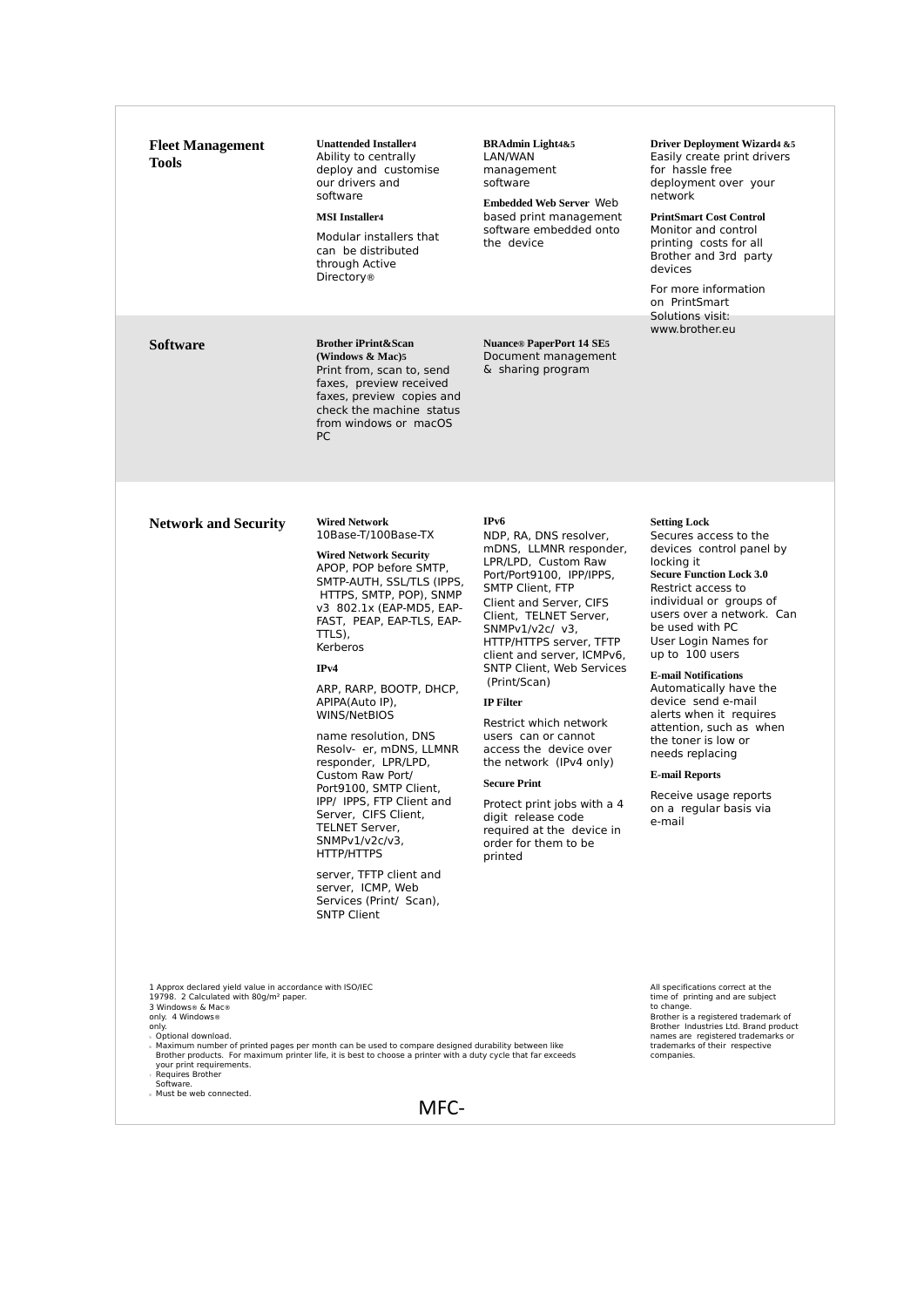| <b>Recommended Monthly</b><br><b>Maximum Monthly6</b><br><b>Duty Cycles</b><br>300 to 1,500 pages<br>Up to 30,000 pages<br>monthly print volume<br>monthly print volume                                                                                                                                                                                                                                                                                                                                                                                                                                                                                                                                                                                                       |  |
|-------------------------------------------------------------------------------------------------------------------------------------------------------------------------------------------------------------------------------------------------------------------------------------------------------------------------------------------------------------------------------------------------------------------------------------------------------------------------------------------------------------------------------------------------------------------------------------------------------------------------------------------------------------------------------------------------------------------------------------------------------------------------------|--|
|                                                                                                                                                                                                                                                                                                                                                                                                                                                                                                                                                                                                                                                                                                                                                                               |  |
| <b>Power Consumption Printing</b><br><b>Power Saving</b><br><b>Energy Star</b><br><b>Environment</b><br>- 400W, Ready - 80W,<br>This enables the printer to<br>Yes<br>Quiet Mode - 280W,<br>consume less energy<br><b>GS Mark</b><br>Sleep - 9.7W,<br>when not in use<br>Yes<br>Deep Sleep - 1.2W, Off -<br><b>Toner Saving</b><br>0.04W<br><b>Eco Mode</b><br>This reduces the toner<br>Yes<br><b>TEC Value</b><br>and helps to<br>usage<br>0.9 kWh/Week<br>reduce the total cost of<br><b>Sound Pressure Level</b><br>printer ownership<br>Printing - 45dB(A),<br>Ready - $33dB(A)$ ,<br>Quiet Mode -<br>Sodia(Adwer<br>Printing - 5.92B(A)<br>Mono / 5.86B(A)<br>Colour<br>Ready - 4.67B(A),<br>Quiet Mode - 5.71B(A)<br>Mono / 5.73B(A) Colour,<br>Deep Sleep - Inaudible |  |
| MFC-                                                                                                                                                                                                                                                                                                                                                                                                                                                                                                                                                                                                                                                                                                                                                                          |  |